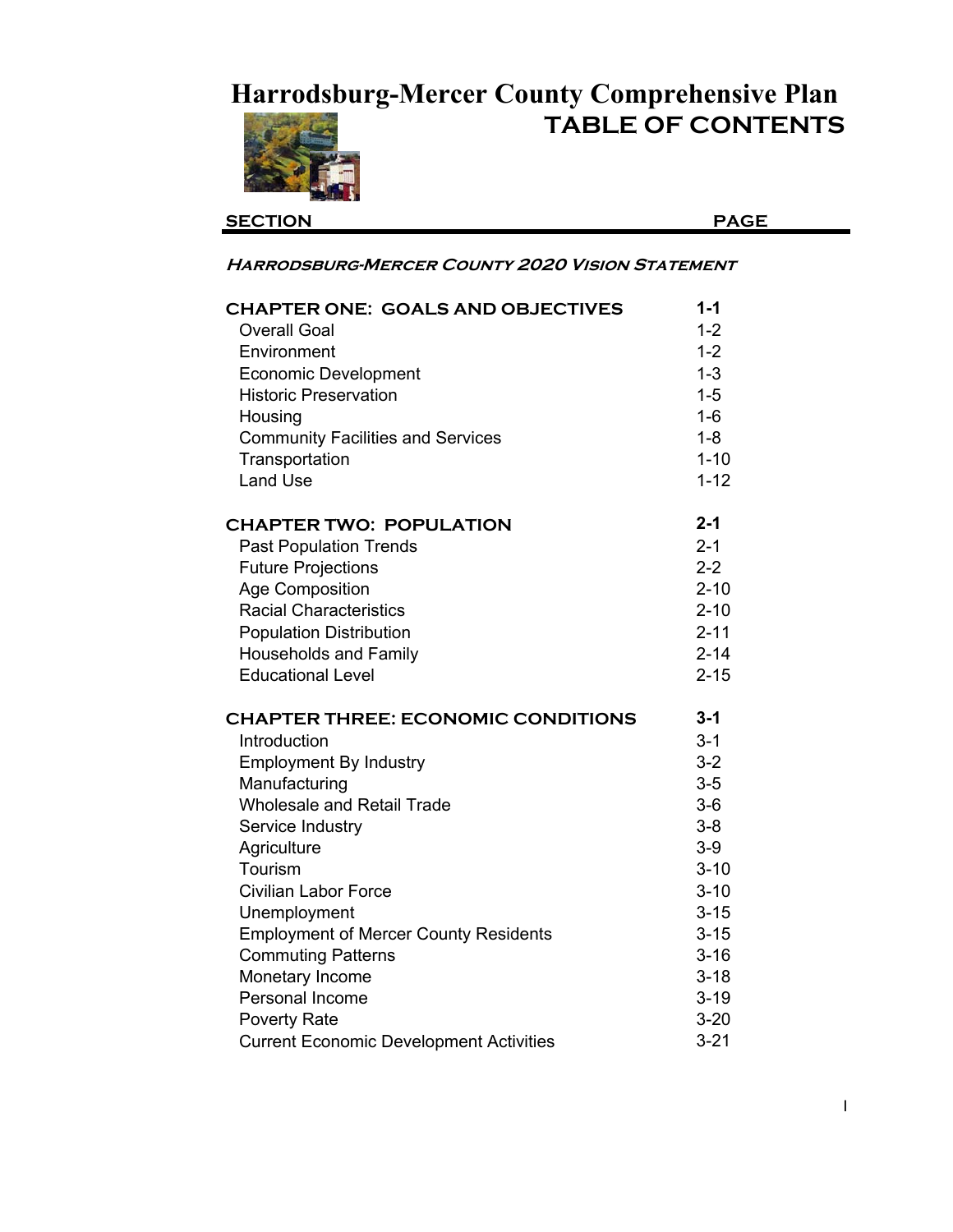## **TABLE OF CONTENTS CONTINUED Harrodsburg-Mercer County Comprehensive Plan**



| <b>SECTION</b>                              | <b>PAGE</b> |
|---------------------------------------------|-------------|
|                                             |             |
| <b>CHAPTER FOUR: ENVIRONMENT</b>            | $4 - 1$     |
| Location                                    | $4 - 1$     |
| Climate                                     | $4 - 2$     |
| <b>Air Quality</b>                          | $4 - 2$     |
| <b>Noise</b>                                | $4 - 3$     |
| Physiography & Geology                      | $4 - 4$     |
| Karst Topography                            | $4 - 5$     |
| <b>Steep Slopes</b>                         | $4 - 6$     |
| Floodplains                                 | $4 - 8$     |
| Soils                                       | $4 - 9$     |
| <b>Hydric Soils</b>                         | $4 - 9$     |
| <b>Prime Farmland Soils</b>                 | $4 - 14$    |
| <b>Endangered Species</b>                   | $4 - 16$    |
|                                             |             |
| <b>CHAPTER FIVE: HOUSING &amp; HISTORIC</b> | $5 - 1$     |
| Introduction                                | $5 - 1$     |
| <b>Housing Tenure</b>                       | $5-2$       |
| <b>Housing Characteristics</b>              | $5-5$       |
| <b>Current Housing Trends</b>               | $5-6$       |
| <b>Future Housing Needs</b>                 | $5-8$       |
| <b>Housing Conditions</b>                   | $5-9$       |
| <b>Publicly Assisted Housing</b>            | $5 - 11$    |
| <b>Historic Resources</b>                   | $5 - 15$    |
| <b>Historic Preservation</b>                | $5 - 19$    |
|                                             | $6-1$       |
| <b>CHAPTER SIX: COMMUNITY FACILITIES</b>    |             |
| Introduction                                | $6 - 1$     |
| Education                                   | $6 - 1$     |
| <b>Mercer County Library Service</b>        | $6 - 11$    |
| <b>Recreational Facilities</b>              | $6 - 12$    |
| <b>Public Protection</b>                    | $6 - 16$    |
| <b>Fire Protection</b>                      | $6 - 18$    |
| Enhanced 911                                | $6 - 22$    |
| <b>Mercer County Ambulance Service</b>      | $6 - 22$    |
| <b>Mercer County Emergency Management</b>   | $6 - 22$    |
| <b>Health Facilities</b>                    | $6 - 23$    |
| <b>Public Utilities</b>                     | $6 - 25$    |
| Solid Waste Management                      | $6 - 38$    |